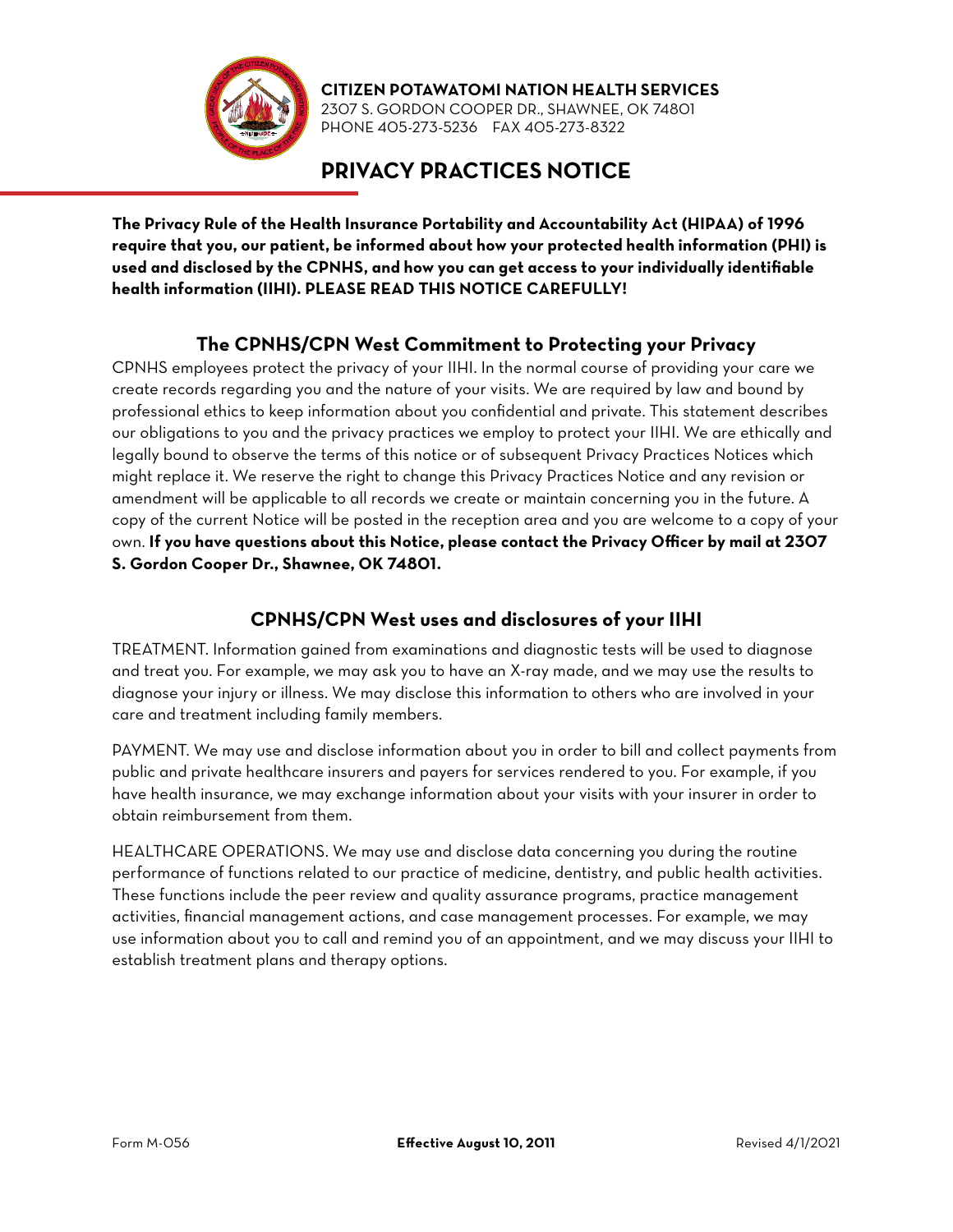#### **Special Circumstances Involving your IIHI**

Under a limited number of specific circumstances, we may use or disclose your protected health information without your consent. These circumstances include:

PUBLIC HEALTH RISKS. The CPNHS may disclose your IIHI to public health authorities allowed by law to have the information for (a) maintaining vital records; (b) reporting cases of abuse, neglect, and abandonment; (c) preventing or controlling disease, injury, or disability; (d) notifying individuals of potential exposure to a communicable disease; (e) reporting adverse reactions to drugs or medical devices; (f) communicating with your employer concerning workplace-related illness or medical surveillance.

HEALTH OVERSIGHT ACTIVITIES. The CPNHS may disclose your IIHI to a health oversight agency with a legal right to have it. Oversight activities include (a) investigations; (b) inspections; (c) audits; (d) licensure and disciplinary actions; (e) civil, administrative, and criminal proceedings; and (f) activities necessary for monitoring government-sponsored programs, and (g) compliance with civil rights laws.

LAWSUITS AND SIMILAR PROCEEDINGS. The CPNHS may use and disclose your IIHI in response to court or administrative orders and subpoenas. We will always try to notify you of the request so that you can take whatever actions you deem appropriate. We may disclose your IIHI if asked to do so by a law enforcement official in connection with (a) a crime victim; (b) a death resulting from criminal conduct; (c) criminal conduct occurring at the CPNHS/CPN West facility; (d) identifying or locating a suspect, material witness, fugitive, or missing person; or (e) in an emergency to report a crime.

THREATS TO HEALTH OR SAFETY. The CPNHS may disclose or use your IIHI to reduce or prevent threats to your health or safety or the health and safety of another person or the general public.

MILITARY OR NATIONAL SECURITY. The CPNHS may disclose your IIHI if you are a member of the U.S. or foreign military forces if asked to do so by the appropriate authorities. We may also divulge your IIHI to federal officials for reasons related to the security of the nation, the protection of the President or other officials or foreign heads of state.

INCARCERATION. The CPNHS may disclose your IIHI to corrections officials if you are incarcerated (a) to assist the institution to provide health services to you; (b) for the safety of the institution; and to (c) protect the health and safety of other individuals in the institution.

WORKERS' COMPENSATION. The CPNHS may disclose IIHI to workers' compensation officials.

#### **Your Rights Regarding your IIHI**

You have the following rights regarding the IIHI the CPNHS produces or maintains about you:

CONFIDENTIAL COMMUNICATION. You may request the CPNHS communicate with you in a particular manner or a specific location. For example, you may ask that we contact you at work rather than at home. You needn't give a reason for your request, and we will give you a CPNHS Form 700-9b for expressing your wishes. We will honor reasonable requests but you may have to pay if there are costs associated with your request.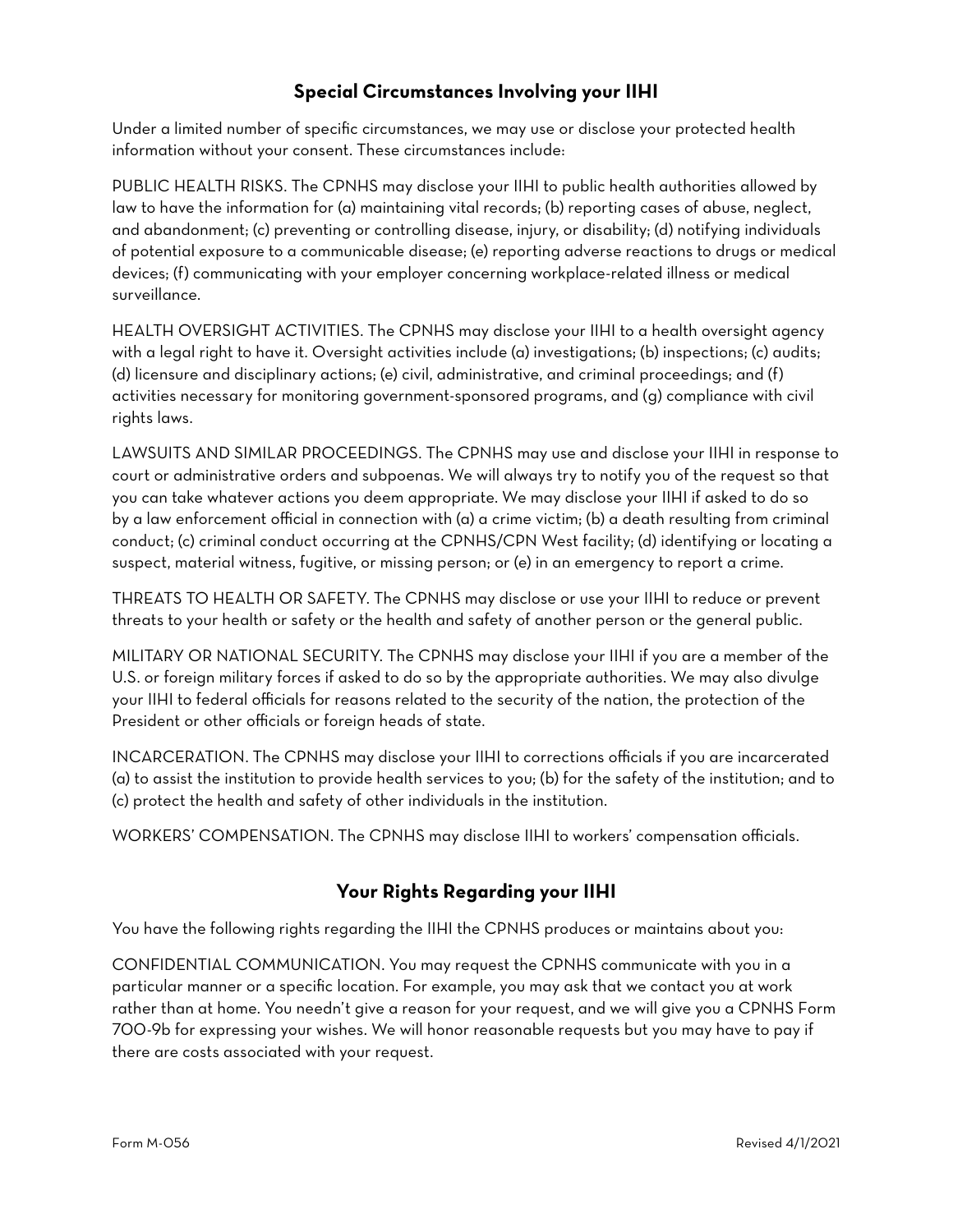RESTRICTIONS. You may request the CPNHS restrict the use or disclosure of your IIHI for treatment, payment, or other operations. For example, you can request that your IIHI not be released to certain individuals. Your request must be in writing and you can use the CPNHS Form 700-9b or a letter for your request. **We do not have to agree with your request,** but if we do agree, we will abide by our agreement.

RECORD COPIES AND INSPECTION. You have the right to view and obtain copies of your IIHI **except for psychotherapy notes.** Your request must be written and we ask that you use the CPNHS Form 700-4 to request a review of your records and the Form 700-3 to request copies. If we deny you access, you can ask for a review of the denial by a licensed healthcare professional of our choosing.

AMEND RECORDS. You may ask the CPNHS to amend your IIHI if you believe it is incorrect or incomplete. You must request the amendment in writing and we ask that you use the CPNHS Form 700-5 for this purpose. We may deny your request to amend your record if (a) the record is accurate and complete; (b) we don't have the records you want amended; (c) the record you want amended is not available for your review (i.e. psychotherapy notes); or (d) the record was not created by the CPNHS (unless the author is no longer available to amend the record).

DISCLOSURE EXPLANATION. You have the right to an accounting of certain non-routine disclosures the CPNHS has made of your IIHI for purposes other than treatment, payment, or other related operations. We are not required to document uses of your IIHI for routine patient care purposes. You must submit your request in writing and specify a time period not longer than six (6) years from the date of the disclosure and not earlier that April 14, 2003. One accounting is provided at no cost but we may charge you for additional requests during any 12-month period. We will inform you of the cost before we comply with your request and you may authorize us to continue or you may withdraw the request.

PERSONAL NOTICE. You have the right to a personal copy of this Notice. Ask the receptionist in the central reception area for a copy and it will be provided at no cost.

COMPLAINT. If you believe your privacy rights have been violated, you may complain to the Director, CPNHS or to the Secretary of the Department of Health and Human Services. Complaints to the CPNHS must be submitted in writing to the Privacy Officer, 2307 S. Gordon Cooper Drive, Shawnee, OK 74801. **You will not be penalized for filing a complaint.**

AUTHORIZATION. The CPNHS will obtain your written authorization for uses and disclosures of your IIHI which are not addressed by this Notice or permitted by law. You can revoke any authorization you give us at any time by submitting the revocation in writing to the CPNHS Privacy Officer.